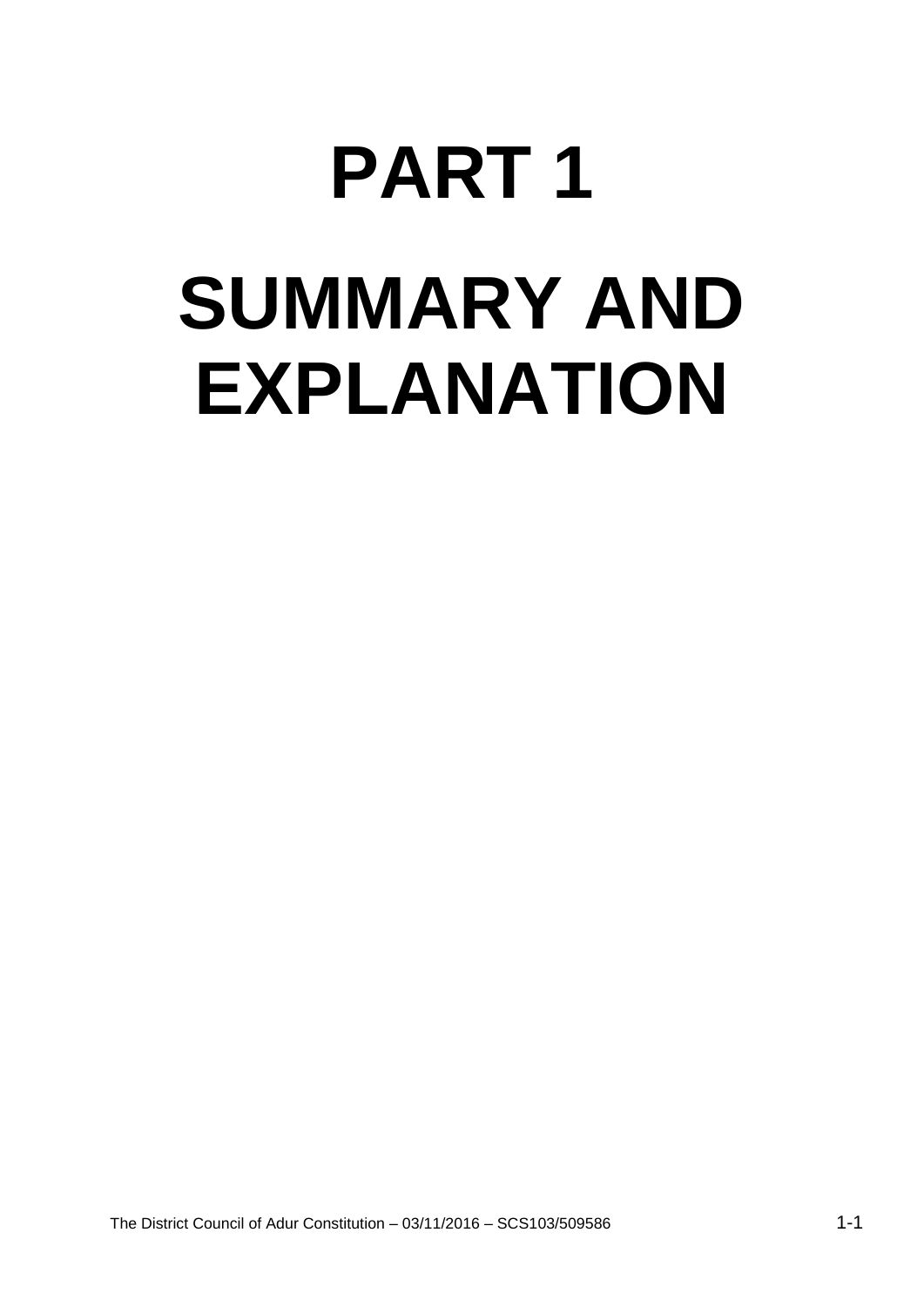## **1.01 Interpretation**

Throughout this Constitution:-

- a) Unless the context otherwise requires, the singular includes the plural and the plural the singular.
- b) Any reference to a numbered or lettered paragraph is, unless the context otherwise requires, a reference to the paragraph in this Constitution.
- c) The following words and expressions shall have the undermentioned meanings respectively assigned to them:-

'1972 Act' shall mean the Local Government Act 1972.

'1989 Act' shall mean the Local Government and Housing Act 1989.

'2000 Act' shall mean the Local Government Act 2000.

'2011 Act' shall mean the Localism Act 2011.

'Chief Financial Officer' shall mean the Officer holding the post of Chief Financial Officer of the District Council, who is also designated as the Chief Financial Officer responsible for the purposes of Section 151 Local Government Act 1972; Section 73 Local Government Act 1985 and Section 112 Local Government Act 1988 for monitoring the Council's financial affairs.

'Monitoring Officer' shall be that person designated as Monitoring Officer in accordance with section 5(1) Local Government and Housing Act 1989.

'Clear Working Day' excludes the day on which the summons or agenda for a meeting is published, the day on which the meeting was or is to be held and shall mean a day other than a Saturday or a Sunday, or a day which is a public or bank holiday.

'Clear Calendar Day' excludes the day on which the summons or agenda for a meeting is published, the day on which the meeting was or is to be held but will include a day which is a Saturday or a Sunday, or a day which is a public or bank holiday.

'Key Decision' is defined in Article 12.03 (b) of Part 2 of the Constitution.

'Confidential information' is defined at paragraph 10.3 of the Access to Information Rules in Part 4 of the Constitution.

'Exempt information' is defined at paragraph 10.4 of the Access to Information Rules in Part 4 of this Constitution.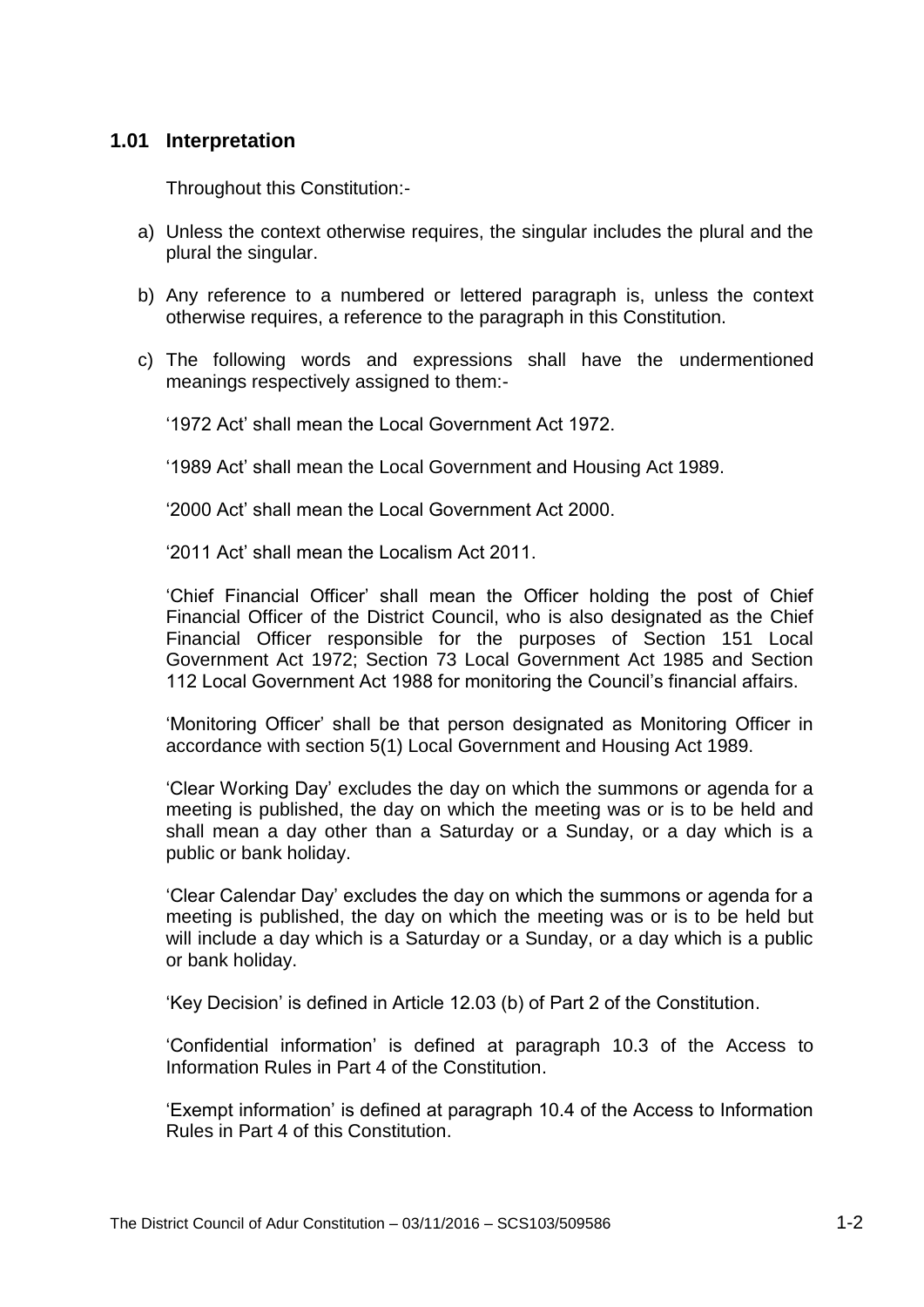'Committee' shall include any Committee, Sub-Committee, Joint Committee or Joint Sub-Committee of, or appointed by, the Council.

'Constitution' shall mean this Constitution as approved by the Council in accordance with the Local Government Act 2000.

'Council' shall mean the District Council of Adur as the legal entity.

'Deputy Chairman' shall mean the Deputy Chairman of the Council.

'Executive' shall mean the Executive of the Council as set out in the Constitution, and as defined by the 2000 Act, and shall comprise the Leader, Deputy Leader and Executive Members (and is also sometimes referred to as 'the Cabinet') and will often act together with Worthing Borough Council's Executive as the Joint Strategic Committee.

'Executive Member' shall mean an elected Member of the Council appointed to the Executive by the Leader in accordance with the Council's Constitution.

'Head of Paid Service' shall mean the Officer holding the post of Chief Executive in the District Council, who is also designated as the Head of Paid Service under Section 4 of the Local Government and Housing Act 1989.

'Leader' shall mean the Leader of the Council, elected by the Council in accordance with the Constitution and the 2000 Act.

'Chairman' shall mean the Chairman of the Council or, if the context permits, the person presiding at any meeting of Full Council.

'Meeting' shall mean a meeting of the Full Council, or in relation to the Executive, a Committee, Sub-Committee, Joint Committee or Joint Sub-Committee, a meeting of that body.

''Member' shall mean:

- i. in relation to a meeting of the Full Council, a Councillor;
- ii. in relation to a Committee, a Member of that Committee whether a Councillor or a person who is not a Councillor, but who is appointed to be a Member of the Committee under Section 102 of the 1972 Act; and
- iii. in relation to the Executive, an Executive Member.

'Motion' includes a recommendation contained in any report concerning an item of business for a meeting and a new motion.

'Person Presiding' shall mean the person appointed or entitled to preside at any meeting including the Chairman or Vice-Chairman, where the context allows.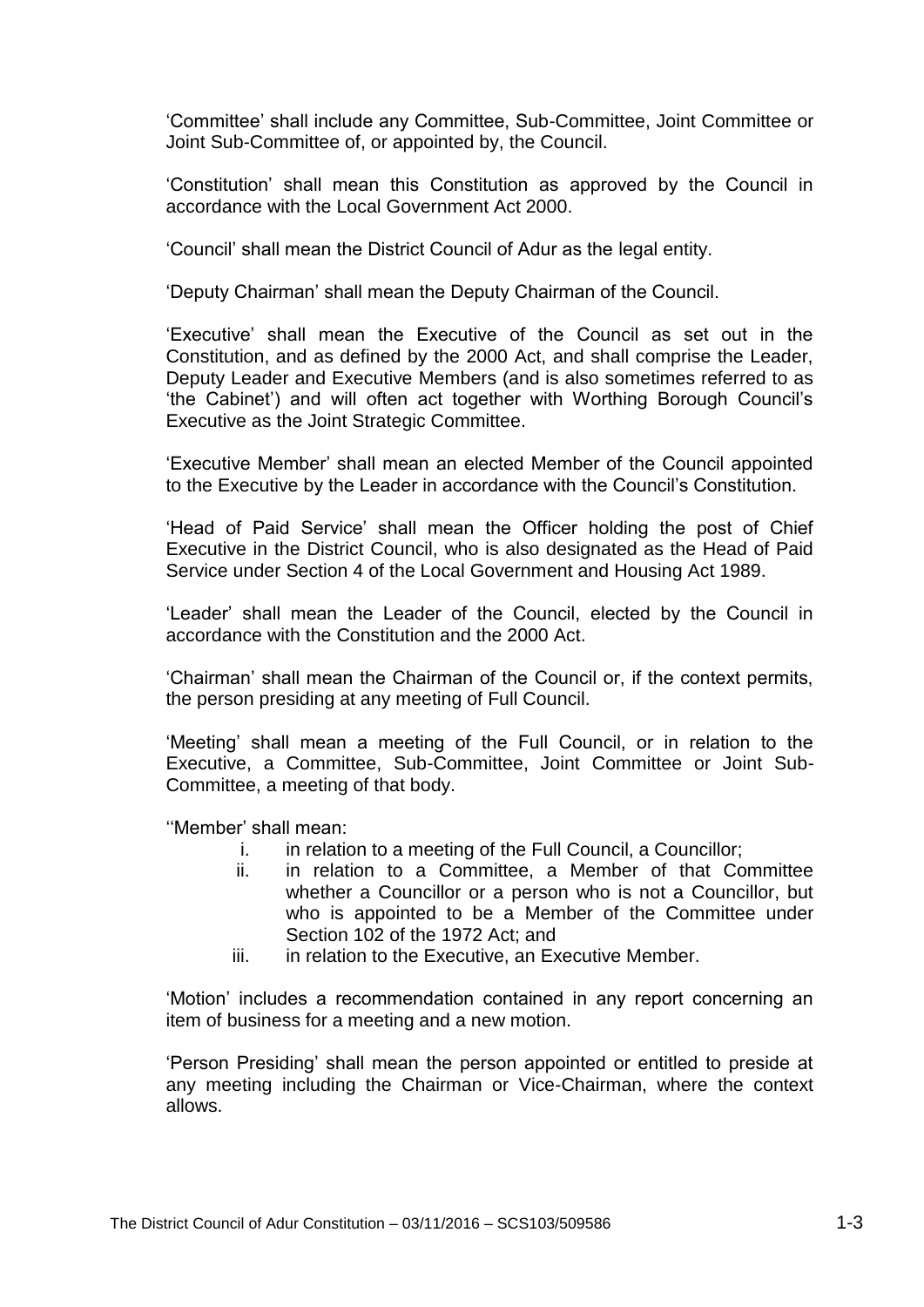'Rule' shall mean a Procedure Rule or Standing Order, and shall include Financial Procedure Rules, Contract Procedure Rules and Council Procedure Rules.

'Summons' shall mean the Summons for a meeting, or in relation to a Council Standing Order, applied to the Executive or a Committee shall mean the agenda for the meeting.

'Sub-Committee' shall mean a Sub-Committee of a Committee of the Council and 'Joint Sub-Committee' shall mean a Sub-Committee of a Joint Committee of the Councils.

'Terms of Reference' shall mean the terms of reference of the Executive or a Committee as varied from time to time.

"Working Group" shall mean a group established by the Council consisting of Elected Members and / or Officers and / or co-opted Members and / or persons who are not Elected Members, Officers or co-opted Members, for the purpose of providing advice to any decision maker within the Council.

'Urgent' means a matter of pressing importance requiring swift action given the gravity of the situation, which was unforeseeable (in an objective sense) and is not attributable to a failing on the part of the Council (and similar expressions shall be construed accordingly).

#### **1.02 The Council's Constitution**

This is the Constitution of the District Council of Adur which has been adopted by the Council. It sets out how the Council operates, how decisions are made and the procedures which are followed to ensure that these are efficient, transparent and accountable to local people. Some of these processes are required by the law, while others are a matter for the Council to choose.

This Constitution was adopted from  $1<sup>st</sup>$  May 2015 and replaces all previous Constitutions. Updates to the Council's Constitution are made on an ongoing regular basis and an up-to-date version may always be accessed via the Council's website.

The Constitution is divided into nine parts. The 15 Articles in Part 2 set out the basic rules governing the Council's business, and the remaining parts provide more detailed procedures and guidance.

The Council's Monitoring Officer takes overall responsibility for ensuring that the Council maintains an up-to-date Constitution. However, Parts 6, 7 and 8 dealing with Members' Allowance Schemes, Council Management Structure and Outside Bodies, are maintained by the Democratic Services Manager. Further, the Financial Procedure Rules and Contract Standing Orders contained in Part 4 of the Constitution, Rules of Procedure, are maintained by the Chief Finance Officer.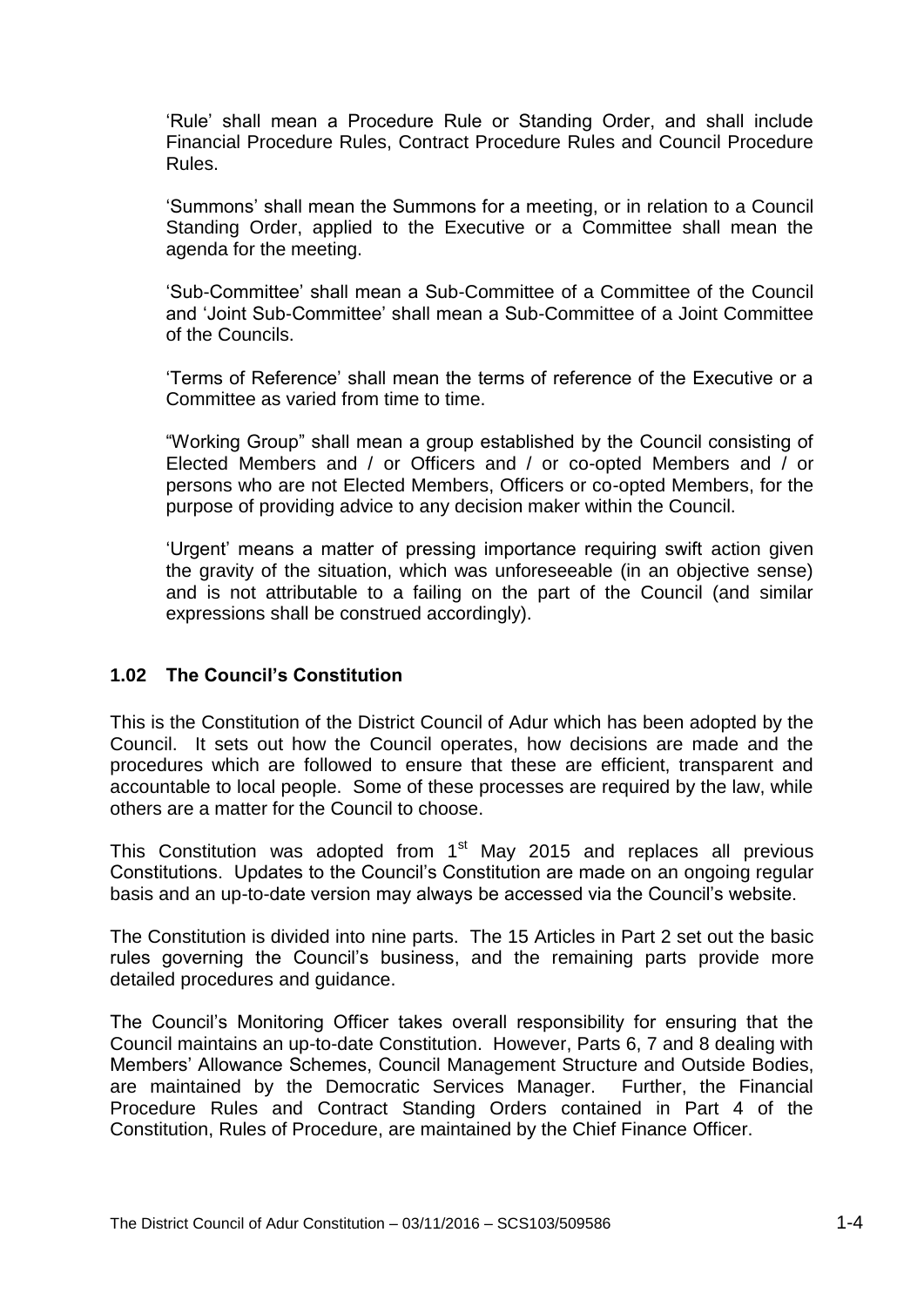The Constitution may be accessed on the internet at:

<http://www.adur-worthing.gov.uk/>

Hard copies of the Council's Constitution will be provided, upon request to the Democratic Services Manager. However, a charge of £30 per copy will be made, and is payable in advance, to cover the costs of photocopying.

# **1.03 What is in the Constitution?**

Article 1 of the Constitution briefly describes the Constitution and commits the Council to:

- Leadership;
- Responsibility;
- Integrity;
- Transparency:
- **Efficient and effective services; and**
- Participation.

Articles  $2 - 15$  explain the rights of the citizens in relation to the Council and how the key parts of the Council operate. These are:

- Members of the Council (Article 2);
- The Citizen and the Council (Article 3);
- The Full Council (Article 4);
- Chairing the Council (Article 5);
- Overview and Scrutiny Committee (Article 6);
- The Executive (Article 7):
- Regulatory and other Non-Executive Decision-making Committees and Advisory Panels (Article 8);
- Governance (Article 9);
- Joint arrangements (Article 10);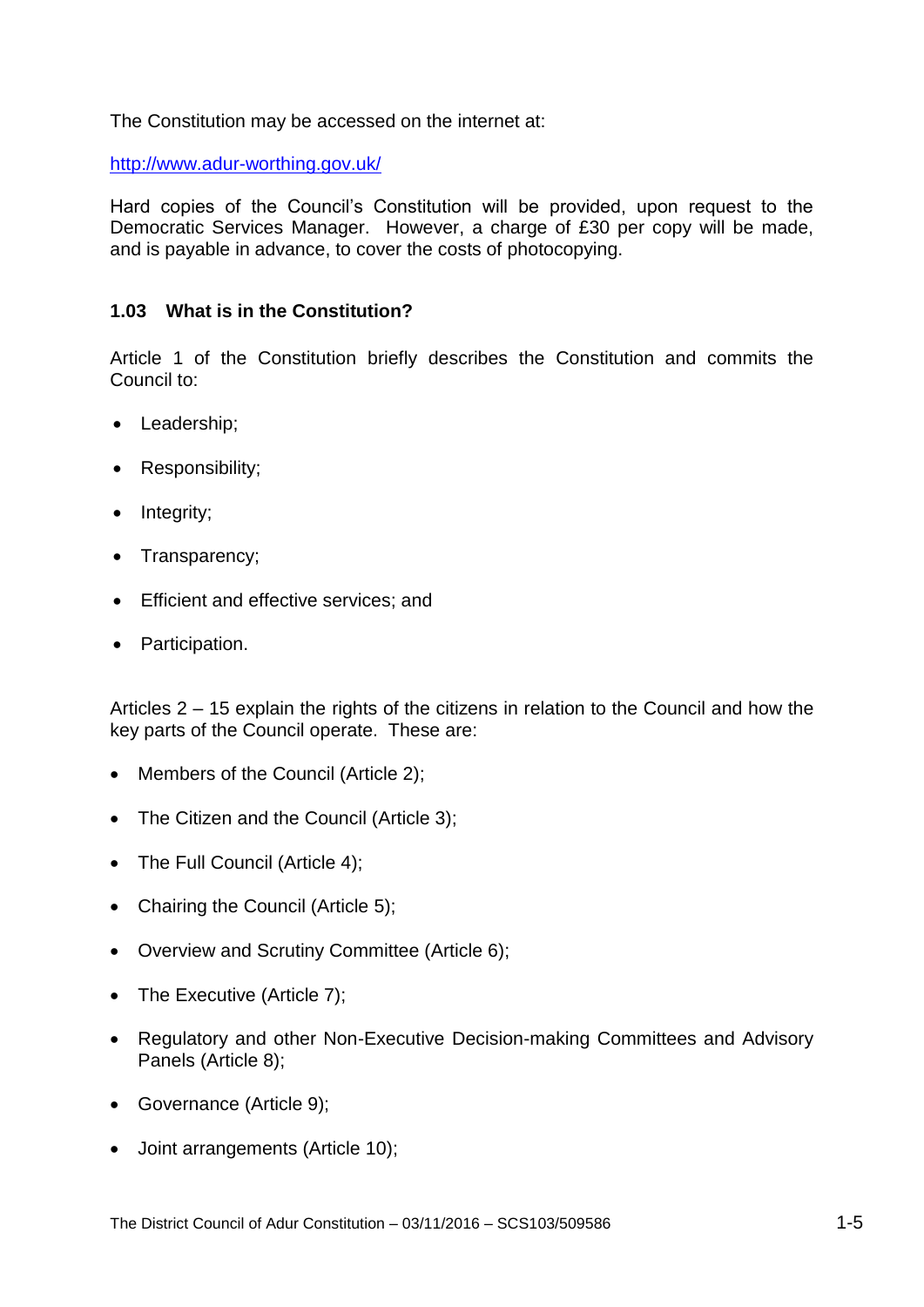- Officers (Article 11);
- Decision-making (Article 12);
- Finance, contracts and legal matters (Article 13);
- Review and revision of the Constitution (Article 14);
- Suspension, interpretation and publication of the Constitution (Article 15).

# **1.04 How the Council Operates**

The Council is composed of 29 Councillors (with elections by halves), i.e. one half of Councillors are elected every two years. The District is divided into 14 Wards each of which elects 2 or 3 Councillors. The Councillors are democratically accountable to the residents of their Ward. The overriding duty of Councillors is to the whole District, but they have a special duty to their constituents, regardless of how they voted.

Councillors should undertake their duties in accordance with the high standards of conduct expected of persons in public life and, to this end, the Council has adopted a Members' Code of Conduct to which Members are obliged to adhere. The Joint Governance Committee oversees the provision of training and advice to Councillors on the Code of Conduct.

All Councillors meet together as the Full Council. Meetings of the Full Council are normally open to the public. Here Councillors decide the Council's overall policies, set the annual budget and the Council Tax. The Full Council will elect a Leader from among the elected Councillors.

Legislation provides the Leader with the executive decision-making powers of the Council. The Leader must appoint between 2 and 9 other elected Councillors to the Executive and delegates to the Executive, individual Executive Members and Officers many of the executive functions and powers.

The Council appoints at least one Overview & Scrutiny Committee, a Planning Committee and a Licensing Committee.

The Full Council appoints the following Joint Committees with the Borough Council of Worthing: a Joint Governance Committee; Joint Overview and Scrutiny Committee; Joint Staff Committee; Joint Senior Staff Committee and a Joint Senior Staff (Appeals) Committee. These are explained in more detail in Articles 7 to 9.

The Council appoints Members to the Joint Census Committee, the Shoreham Harbour Joint Committee and the Greater Brighton Economic Committee with other Councils.

Each year, the Full Council appoints a Chairman of the Council**,** who also chairs meetings of the Full Council.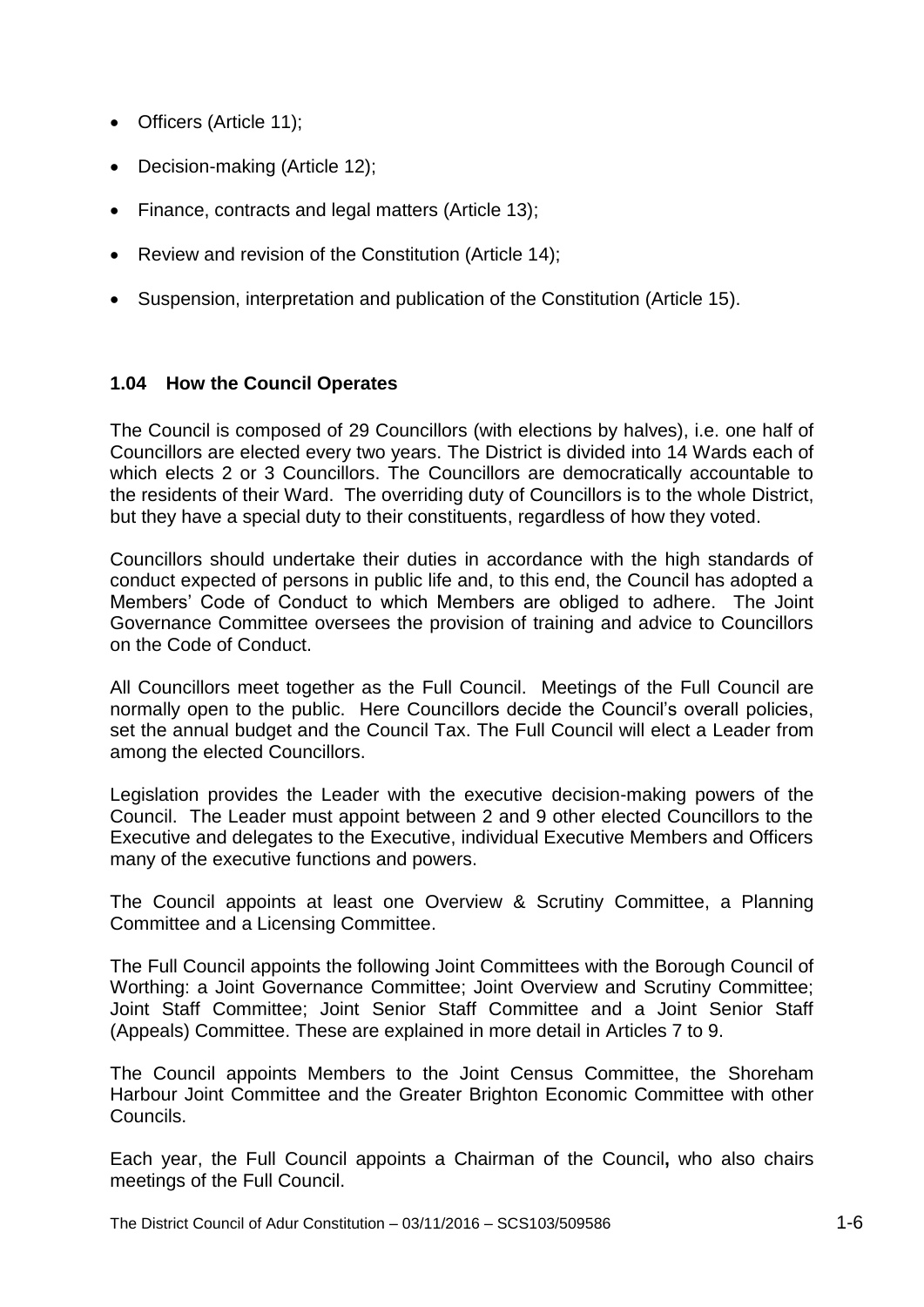# **1.05 How Decisions are made**

The Full Council agrees the policy framework and budget within which any other decisions within the Council are to be made.

The Executive are responsible for most of the other major decisions. The Executive is made up of the Leader and between 2 and 9 other elected Members of the Council. The Executive usually meets as a Joint Committee with the Executive of the Borough Council of Worthing. This Committee is known as the Joint Strategic Committee. The fact that the Executive is to make a Key and/or Exempt Decision is published on the Council's website not less than 28 calendar days before the decision is to be made. When such decisions are to be discussed with Council Officers at a meeting of the Executive this will be open for the public to attend, except where confidential information or, if determined, exempt matters are being discussed. The Executive has to make decisions which are in line with the Council's overall policies and budget. If it wishes to make a decision which is outside the budget or policy framework, this must be referred to the Full Council as a whole to decide.

Executive Members take individual decisions, within the remit of their portfolios. These decisions are made outside of formal meetings following receipt of a written report, with recommendations and advice, from Officers. These individual Executive Member decisions are often taken as joint decisions following consultation with the equivalent Executive Member of the Borough Council of Worthing.

The Council has put in place procedures to ensure that before such decisions are taken, there is appropriate opportunity for consultation with all interested parties and that the decisions must be recorded, in writing, kept and are available to the public.

The majority of the day-to-day decisions of the Council are delegated to Officers.

#### **1.06 Overview and Scrutiny**

The Council will have at least one Overview and Scrutiny Committee ('OSC') and a Joint Overview and Scrutiny Committee ("JOSC") with the Borough Council of Worthing which support the work of the Full Council and the Executive as well as scrutinising and challenging the decisions of the Executive and Officers when appropriate. When they are looking at policy development or reviewing decisions by the Executive, the OSC and JOSC can hold public hearings to receive evidence and opinions from the public, external experts, elected Members and Officers of the Council. Details of how matters can be brought before the OSC are set out in the Overview and Scrutiny Procedure Rules in Part 4 of the Constitution.

The majority of the work of Overview and Scrutiny is carried out by the Joint Overview and Scrutiny Committee with the Borough Council of Worthing.

#### **1.07 Joint Governance Committee**

The Council has a Joint Governance Committee with Worthing Borough Council, which is responsible for: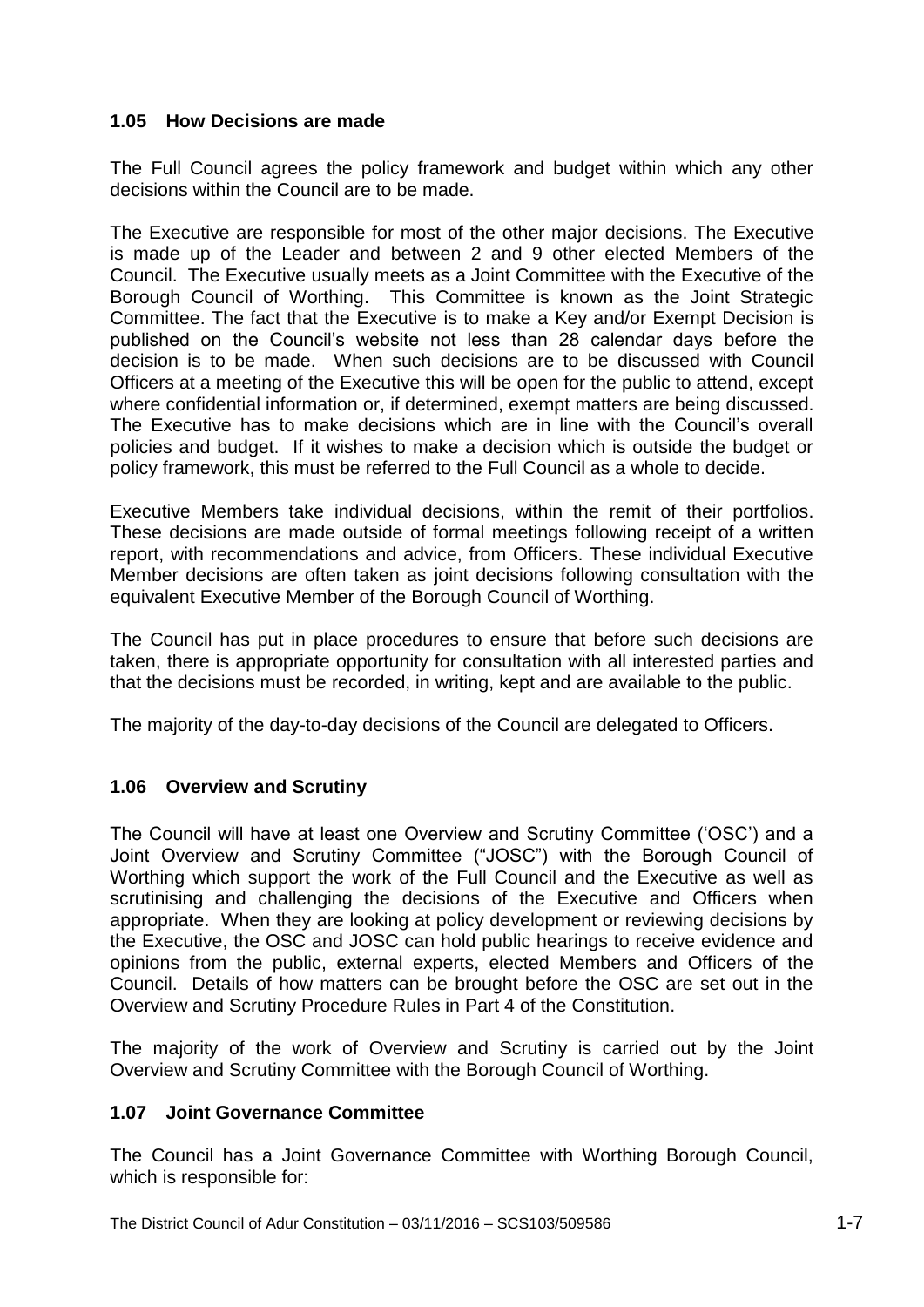- (a) Promoting and maintaining high standards of conduct by Elected Councillors and Co-opted Members and determining standards matters;
- (b) Overseeing the audit function, annual accounts and the work of internal auditors; and
- (c) For all non-executive functions that are not the responsibility of Full Council or any other non-executive Committee.

#### **1.08 Regulatory Committees**

The Council has two Regulatory Committees, one jointly with the Borough Council of Worthing. These are:-

The Planning Committee, which is responsible for the Council's development control functions, determines the more complex or sensitive planning applications, and is responsible for planning enforcement and building regulations. Public involvement in this process is encouraged by the opportunity for the public (applicants and objectors) to make written and oral representations to the Committee on planning applications.

The Licensing Committee, which is responsible for all non-Executive Licensing functions including those under the Licensing Act 2003 and the Gambling Act 2005.

#### **1.09 The Council's Staff**

The Council employs staff (called 'Officers') to give professional and practical advice, implement decisions of Members, make and implement delegated decisions and manage the day-to-day delivery of its services. Some Officers, namely the Chief Financial Officer (Section 151 Officer), Deputy Section 151 Officer, Monitoring Officer and Deputy Monitoring Officers, have a specific duty to ensure that the Council acts within the law and uses its resources wisely. A protocol in Part 5 of this Constitution governs the relationships between Officers and Members of the Council.

#### **1.10 Citizens' Rights**

Citizens have a number of rights in their dealings with the Council. These are set out in more detail in Article 3. Some of these are legal rights, whilst others depend on the Council's own processes. The Local Citizens' Advice Bureau can advise on individuals' legal rights.

Where members of the public use specific Council services, they have additional rights. These are not covered in this Constitution.